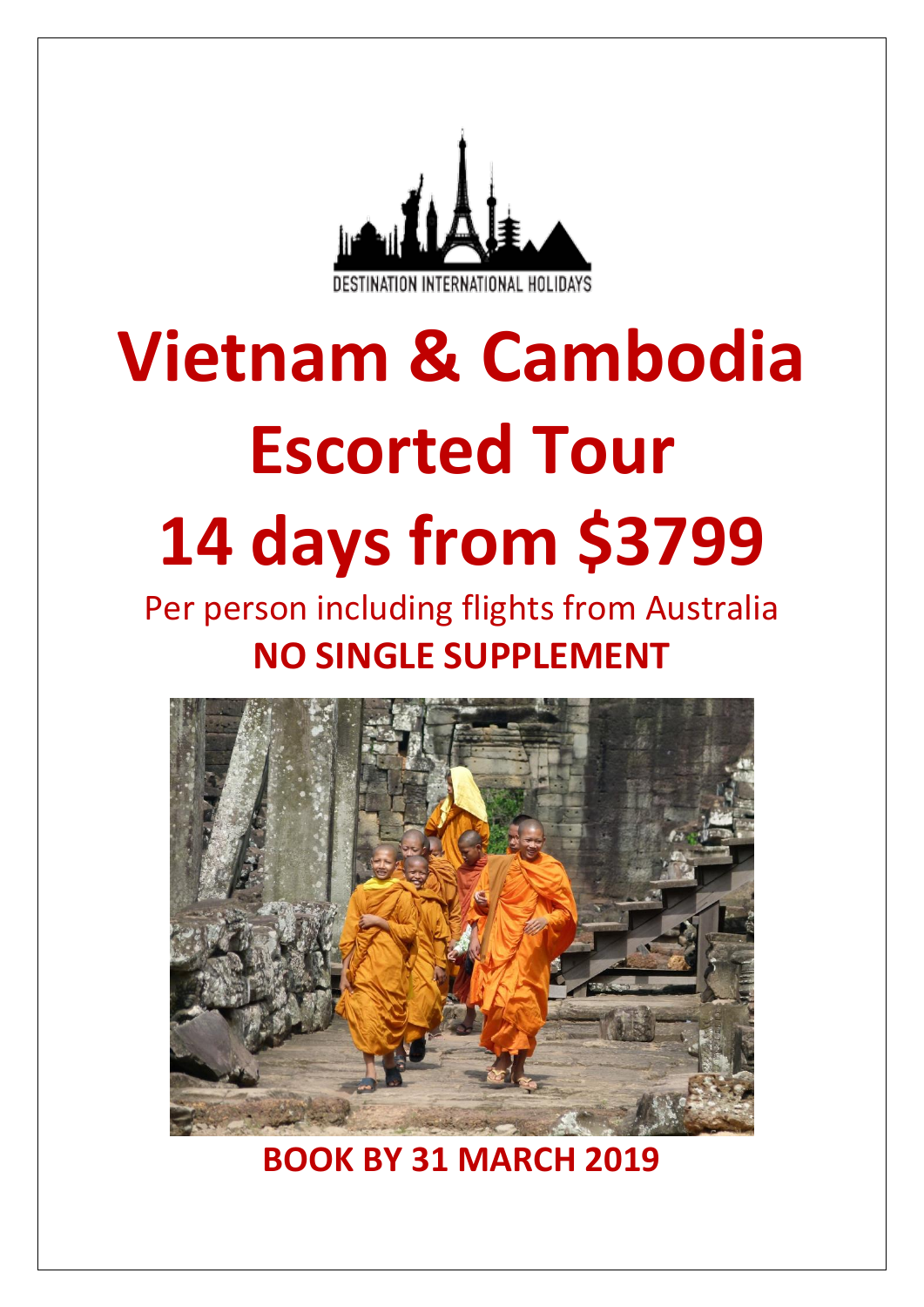# **Departs every Wednesday & Saturday:**

07 September to 30 November 2019 01 February to 31 May 2020

Other dates available at higher prices, please phone 1300 813391 for details.

*Single travellers, book by 31 March & you won't have to pay any extra to have your own room!*

# **Escorted Package Includes:**

- Return economy airfares from Australia capital cities to Siem Reap & Hanoi (surcharges apply from some ports)
- All intra-flights: Phnom Penh-Siem Reap, Siem Reap-Ho Chi Minh, Ho Chi Minh-Da Nang & Hue-Hanoi
- 13 nights First Class accommodations
	- o 1 night Phnom Penh
	- o 2 nights Siem Reap
	- o 2 nights Ho Chi Minh
	- o 2 nights Hoi An
	- $\circ$  2 nights Hue
	- o 1 night Halong Bay
	- o 3 nights Hanoi
- Hotel taxes, fees & service charges
- Hotel porterage
- All transfers included only with airfare purchase on package arrival & departure dates†
- 22 meals: 13 breakfasts, 3 lunches, 6 dinners
- Sightseeing per itinerary in modern air-conditioned motor coach
- Services of English-speaking tour manager throughout
- Services of local guide in Cambodia
- Entrance fees per itinerary
- Comfortable wireless earphones for enhanced touring
- Gratuities for tour manager & coach drivers

# **Special Features**

- View the impressive Silver Pagoda on the grounds of the Royal Palace in Phnom Penh
- Stand in awe at the architectural masterpiece of Angkor Temple **Complex**
- Ox cart ride in the lush farmlands and visit the National Museum in Siem Reap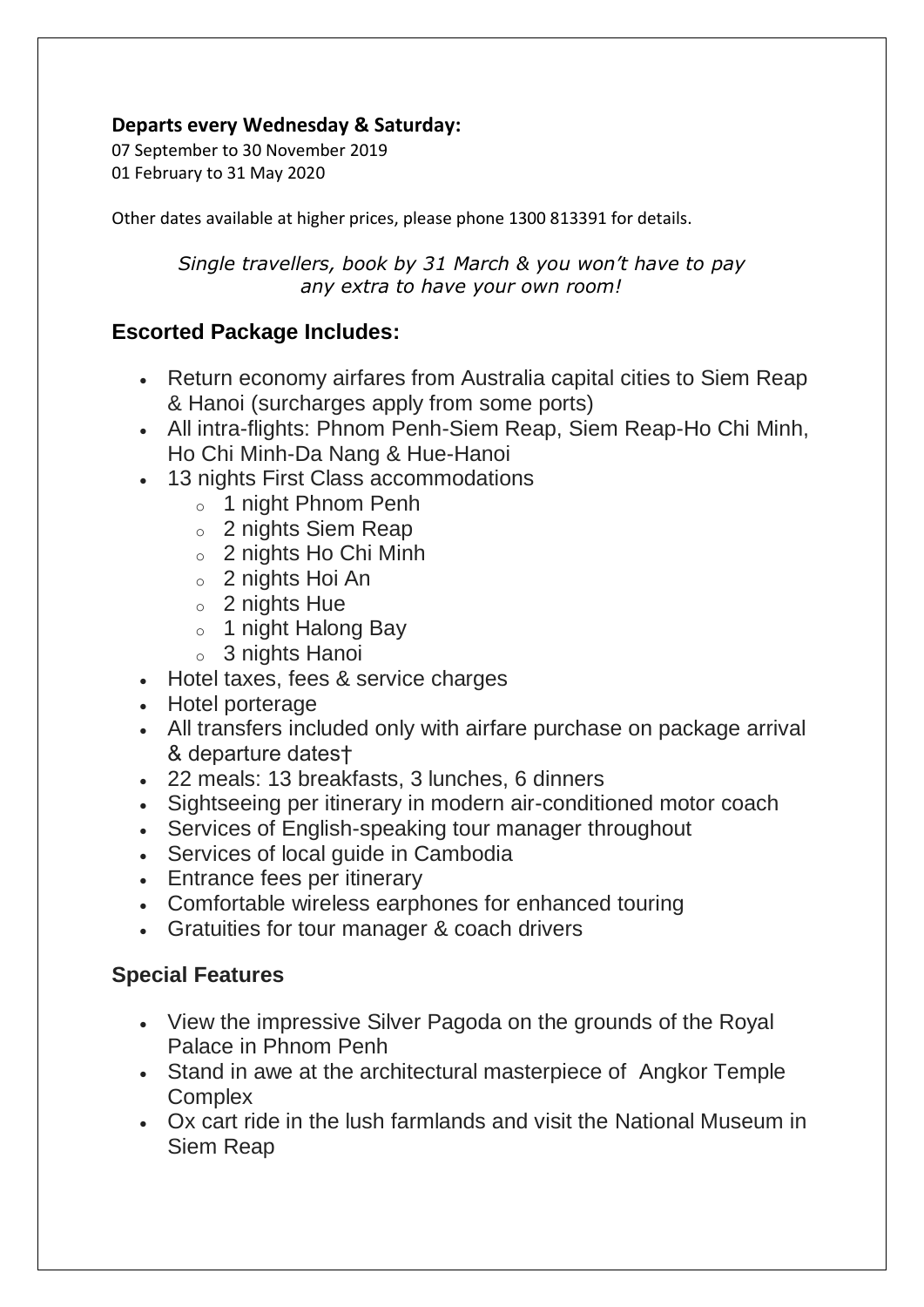- Ho Chi Minh City Tour includes the Notre Dame Cathedral, City Hall and the magnificent Saigon Opera House
- Explore the Old City of Hoi An, a UNESCO World Heritage Site
- Tour of the Imperial City and the 19th century Citadel in Hue
- Sail on Halong Bay, one of the most breathtaking places on the planet
- Visit the Museum of Ethnology and attend the world-famous Water Puppet Show in Hanoi

†Transfers are available for purchase for land only or on alternative flight dates

# **ITINERARY:**

# **DAY 1, Wednesday - Arrive in Phnom Penh**

Depart for Cambodia. Arrive in Phnom Penh, Cambodia's capital city and transfer to your hotel. Balance of the day is at leisure to rest, relax and acclimate to the new time zone **Overnight:** Phnom Penh

## **DAY 2, Thursday - Phnom Penh City Tour, Flight to Siem Reap**

Morning visit to the Victory Monument, dedicated to the independence from the French; it now also serves as a memorial to Cambodia's war victims. Visit the Royal Palace, built by King Norodom on the site of the old town. Within these walls, visit the Silver Pagoda (Wat Preah Keo Morakot) with its floor of over 5000 shimmering silver tiles. Other national treasures housed here include solid gold and jeweled Buddha statues and a small 17th century Baccarat crystal Buddha, known as the "Emerald Buddha". Then, visit the Tuol Sleng Genocide Museum on the site of a former high school used as the notorious Security Prison 21 (S-21) by the Khmer Rouge regime. After, depart Phnom Penh and fly to Siem Reap, gateway to the Angkor temples. Tonight, enjoy dinner with a traditional Apsara show

**Overnight:** Siem Reap

**Meals:** Breakfast, Lunch, Dinner

# **DAY 3, Friday - Full Day Angkor Thom & Angkor Wat Tour**

Today, you'll understand why the architectural masterpieces of Angkor Thom and Angkor Wat, are designated as one of the "Seven Wonders of the World". This sprawling city, built by Khmer Kings was once home to more than one million people at the height of the empire. On the tour of the fortified city of Angkor Thom visit the Elephants Terrace and Terrace of the Leper King, all adorned with dramatic bas-reliefs. Continue to the mysterious Bayon Temple, highlight of Angkor Thom, replete with beautifully preserved bas-reliefs and more than 172 giant smiling stone faces. On to the monuments of Ta Keo, Prasat Kravan and Srah Srang before arriving at Ta Prohm, where the jungle was left untouched, as it appeared to European explorers. The highpoint of the day is the visit to stunning Angkor Wat, a temple dedicated to the Hindu god Vishnu. World-famous for its beauty and splendor, Angkor Wat has the longest continuous bas-relief in the world, which runs along the entire outer gallery walls, narrating stories from Hindu mythology. Stay to experience the unforgettable sunset - a view that cannot be compared to anything you have ever seen! Return to the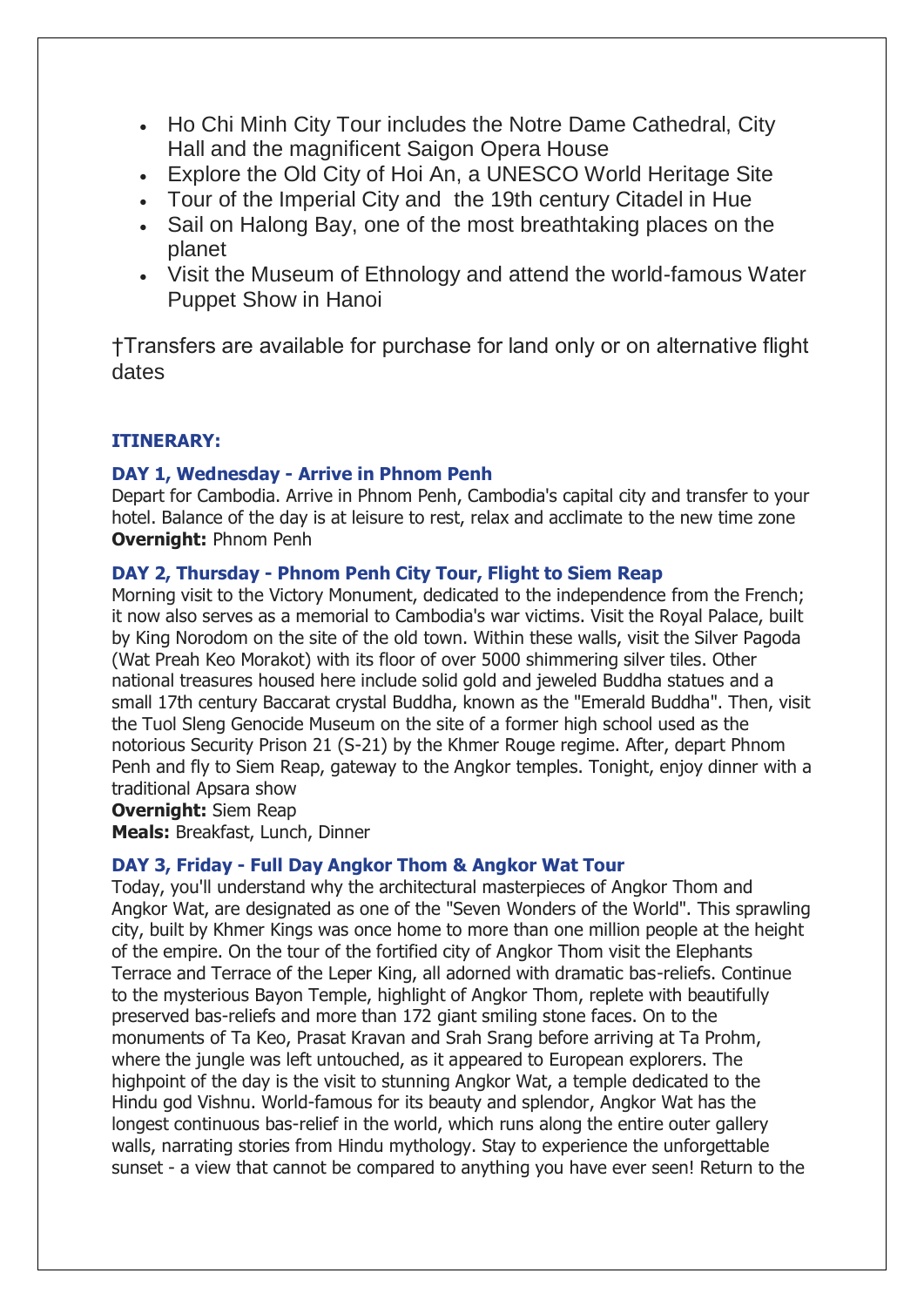hotel for dinner and overnight **Overnight:** Siem Reap **Meals:** Breakfast, Lunch, Dinner

#### **DAY 4, Saturday - Tonle Sap Lake Boat Excursion, Flight to Ho Chi Minh**

Depart Siem Reap, driving along the rolling verdant hills of the farm lands, stopping for a ride on an ox-cart, the vehicle still being used today by local farmers. Arrive at Tonle Sap Lake in the heart of Cambodia, with its rich and diverse ecosystem. Embark on a serene boat excursion - observe the local life unfolding and the floating fishing villages that dot the shoreline. Later, visit the National Museum with its multi-media exhibits depicting the Golden Era of the Khmer Kingdom. Afterwards, fly to Ho Chi Minh City (formerly Saigon), the largest city in Vietnam; transfer to your hotel **Overnight:** Ho Chi Minh

**Meals:** Breakfast

#### **DAY 5, Sunday - Ho Chi Minh City Tour**

Spend the morning at leisure or, join the *optional* half day tour to Cu Chi Tunnels. They were part of an underground tunnel network built by the Viet Cong to control a large rural area near Saigon. The Cu Chi network includes 125 miles of tunnels with many branches connecting to underground hideouts, weapon factories, hospitals, shelters and other tunnels. In the afternoon, participate in a guided tour in Ho Chi Minh City, which includes the Neo-Romanesque Notre Dame Cathedral, the Central Post Office with its French style architecture, City Hall, and the magnificent Saigon Opera House. From here, visit lively Ben Thanh Market - where an unbelievable assortment of wares and crafts are sold under one roof. Continue to Dong Khoi Street, a major shopping thoroughfare in the center of the city. In the evening, join your Tour Manager and travel companions for dinner at a local restaurant

**Optional:** Half Day Cu Chi Tunnels (AM) **Overnight:** Ho Chi Minh **Meals:** Breakfast, Dinner

#### **DAY 6, Monday - Flight to Da Nang, Hoi An Walking Tour**

Depart Ho Chi Minh on your flight to Da Nang, one of Vietnam's major ports, situated on the coast of the South China Sea. Travel south to the picturesque ancient town of Hoi An, where people still wear the "ao dais", Vietnam's traditional dress. The ancient town of Hoi An, a UNESCO World Heritage Site, was one the most important trading ports in Southeast Asia in the 15th century. Its ancient past is superbly preserved in an enchanting collection of temples, pagodas, shop houses and magnificent private homes in the town's Old Quarter. Walking tour of this artistic jewel, with its century's old architecture includes the gorgeous Phuoc Kien Pagoda, the 400 year old bright-red Japanese Covered Bridge and the Ancient House. Afterwards, continue to dinner at a local restaurant

**Overnight:** Hoi An **Meals:** Breakfast, Dinner

#### **DAY 7, Tuesday - Full Day in Hoi An**

Spend a full day at leisure discovering all of the delights of Hoi An independently. Walk through the Old City, stopping at one of the city's many museums, or see artisans using age-old techniques to fashion a variety of crafts. Of special interest are the colorful and elaborate paper lanterns created by lantern artisans for which Hoi An is well-known. Or, join the *optional* boat trip on the Thu Bon River visiting the Organic Village, including lunch. The boat trip begins at a local pier in the Old Town. You'll cruise down streams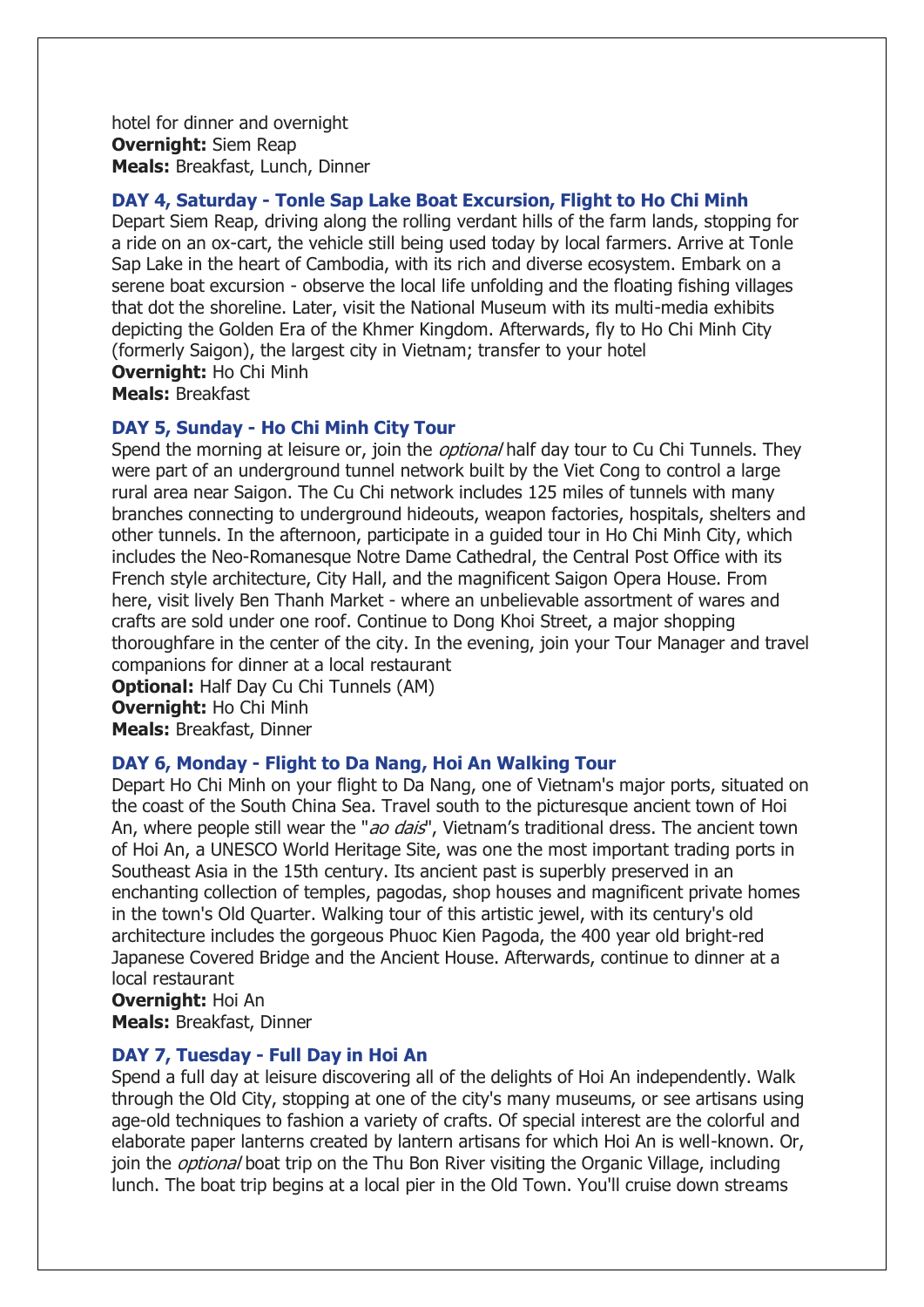and past many fishing areas before arriving in Kim Bong village, home of traditional woodworking and boat building. Return to the mainland and drive to the Traque Organic Village for lunch. Here, you'll meet local farmers and learn about the many vegetables and herbs organically grown to support the people of Hoi An. After a Vietnamese culinary lesson and tasting, return to Hoi An

**Optional:** Boat Trip on the Thu Bon River & Organic Village with Lunch **Overnight:** Hoi An

**Meals:** Breakfast

#### **DAY 8, Wednesday - Travel to Hue, Hue Imperial City Tour**

This morning, travel to Da Nang, with stunning views of bowl-shaped Da Nang Bay. Drive by the Marble Mountains, an area well-known for its sophisticated handmade marble products. Journey over the towering mountains to Hue, home to a wealth of palaces, temples, libraries and museums. Take an afternoon tour of this former Imperial capital, modeled after the Forbidden City in Beijing. Enter the Ngo Mon Gate, principal entrance to the Imperial Enclosure and the central passageway reserved for use by the Emperor. Continue to the Thai Hoa Palace with its spacious hallways and ornamental roof, the Halls of the Mandarins, the Nine Dynastic Urns, and the ruins of the Forbidden Purple City, once home to the royal family. Tonight, spend time at leisure to explore on your own or, or join the *optional* tour for a Cyclo Ride (Trishaw) in the city, ending with a multi-course feast at a special restaurant within the Citadel

**Optional:** Cyclo Ride with Dinner at the Citadel

**Overnight:** Hue

**Meals:** Breakfast

#### **DAY 9, Thursday - Full Day in Hue**

Today is at leisure to explore Hue independently. Or, participate in the not-to-bemissed *optional* boat excursion on the gentle Perfume River, which explores the life along the banks of the ancient royal capital city. The river, with its shimmering blue color is dotted with a poetic landscape of boats, gardens, pagodas, towers and temples. The tour continues to the legendary Thien Mu Pagoda, on the north bank of the Perfume River, built in seven successive tiers. Then, a drive to the Tomb of Emperor Tu Duc, final resting place of Vietnam's longest reigning emperor and to Khai Dinh, the last monument of the Nguyen dynasty. Here, a vegetarian lunch will be prepared by Buddhist nuns of the Dong Thien Pagoda. Return to Hue

**Optional:** Perfume River Boat Trip and Lunch at Dong Thien Pagoda **Overnight:** Hue

**Meals:** Breakfast

#### **DAY 10, Friday - Flight to Hanoi, Sightseeing en route to Halong Bay**

Depart Hue on the flight\* to sparkling Hanoi, cultural center of the country. Upon arrival, travel overland and through the lush Vietnamese countryside to picturesque Halong Bay, considered one of Vietnam's most celebrated attractions. As you approach, you'll see thousands of limestone islands rising out of the sea creating a truly magical scene. Arrive at your hotel in Halong Bay for overnight

\*On some departures, the flight Hue-Hanoi may be changed to depart from Da Nang-Hanoi. Details will be provided locally by your Tour Manager

**Overnight:** Halong Bay **Meals:** Breakfast, Dinner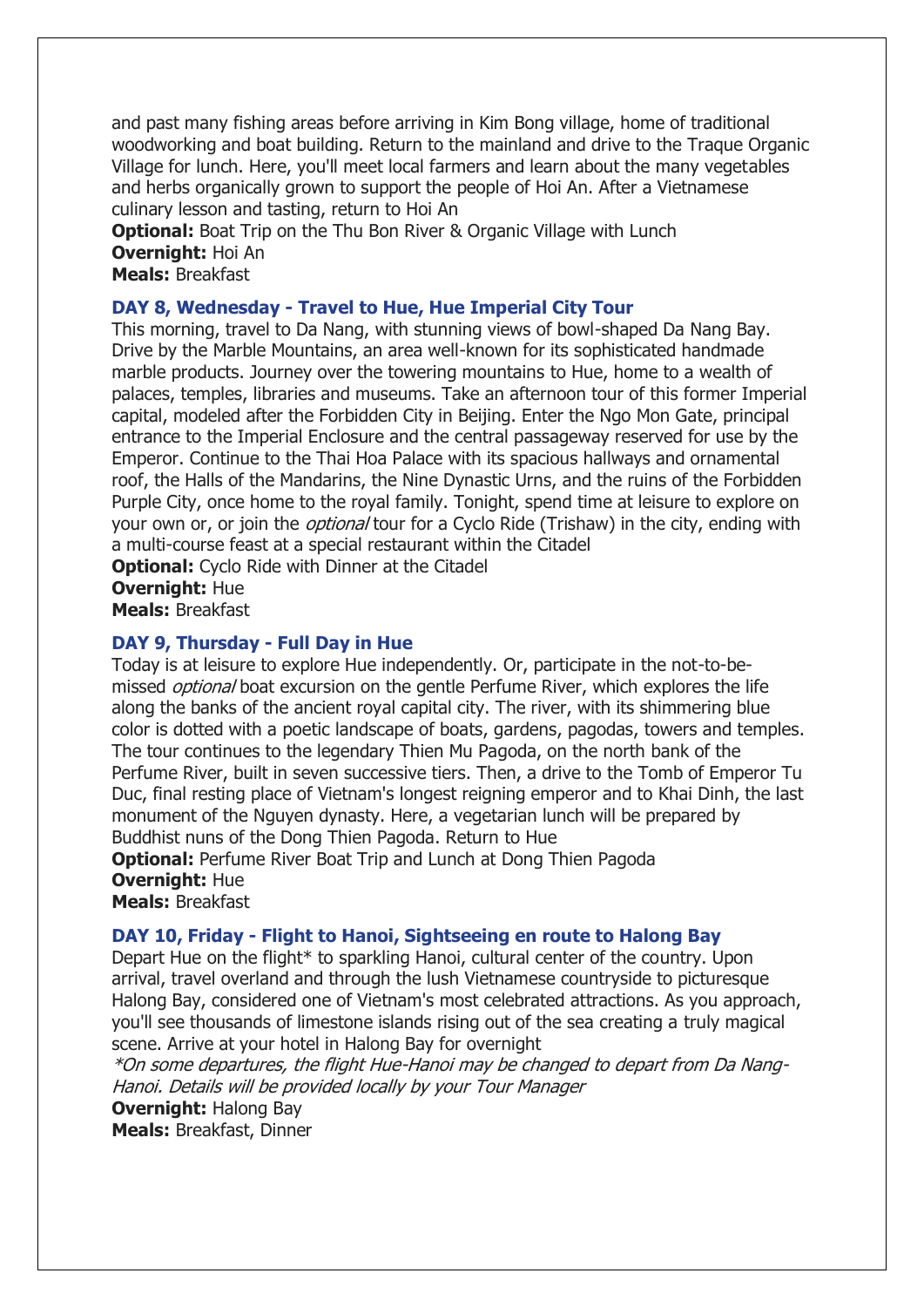#### **DAY 11, Saturday - Cruise Halong Bay, Travel to Hanoi**

Incredible views await you today! Halong Bay is considered one of the most breathtaking places on the planet, added to the list of UNESCO Heritage sites and declared recently as one of the "New Seven Natural Wonders of the World". There are over 3000 islands in the emerald waters and over 1000 have their own names. Numbers of caves and grottos of all sizes and shapes are filled with small waterfalls, stalactites and stalagmites. Sail on a traditional wooden boat on the tranquil bay with lunch served on board. Visit to one of the caves. Afterwards, drive to Hanoi, Vietnam's vibrant capital and check into your hotel. This city's history is tied to French colonialism - its architecture, cuisine and local culture still bear evidence of the French influence **Overnight:** Hanoi

**Meals:** Breakfast, Lunch

#### **DAY 12, Sunday - Hanoi City Tour & Evening Water Puppet Show**

Today, visit the Museum of Ethnology, center for the preservation and exhibition of cultural heritage for over 50 ethnic groups in Vietnam. In the evening, attend a performance of the world-famous Water Puppet Show, accompanied by a traditional Vietnamese orchestra and Cheo (a form of opera). The show depicts a series of ancient Vietnamese folktales, acted out by puppets over a pool of water **Overnight:** Hanoi

**Meals:** Breakfast

#### **DAY 13, Monday - Full Day in Hanoi**

Spend a full day at leisure discovering Hanoi on your own, or, take the *optional* tour to the stunning Thay Pagoda and So Village, including lunch, also known as the "Pagoda of the Master". Nestled against the hillside in Sai Go Village, it shares its compound with the smaller Ca pagoda. Here, you'll also see Thuy Dinh Stage, a water palace on Long Tri Pond, where the ancient form of water puppetry is performed. Continue to So Village, a well-preserved ancient village. Walking tour around the village with its traditional layout and small alleyways in-between the houses. Stop at one of the communal houses to meet villagers who earn their living from making noodles. Tonight, your journey to Cambodia and Vietnam ends with many lasting memories. Enjoy a Farewell Dinner with your fellow travelers and Tour Manager **Optional:** Thay Pagoda & So Village with lunch **Overnight:** Hanoi **Meals:** Breakfast, Dinner

#### **DAY 14, Tuesday - Depart Vietnam**

Transfer to the airport for your departure flight **Meals:** Breakfast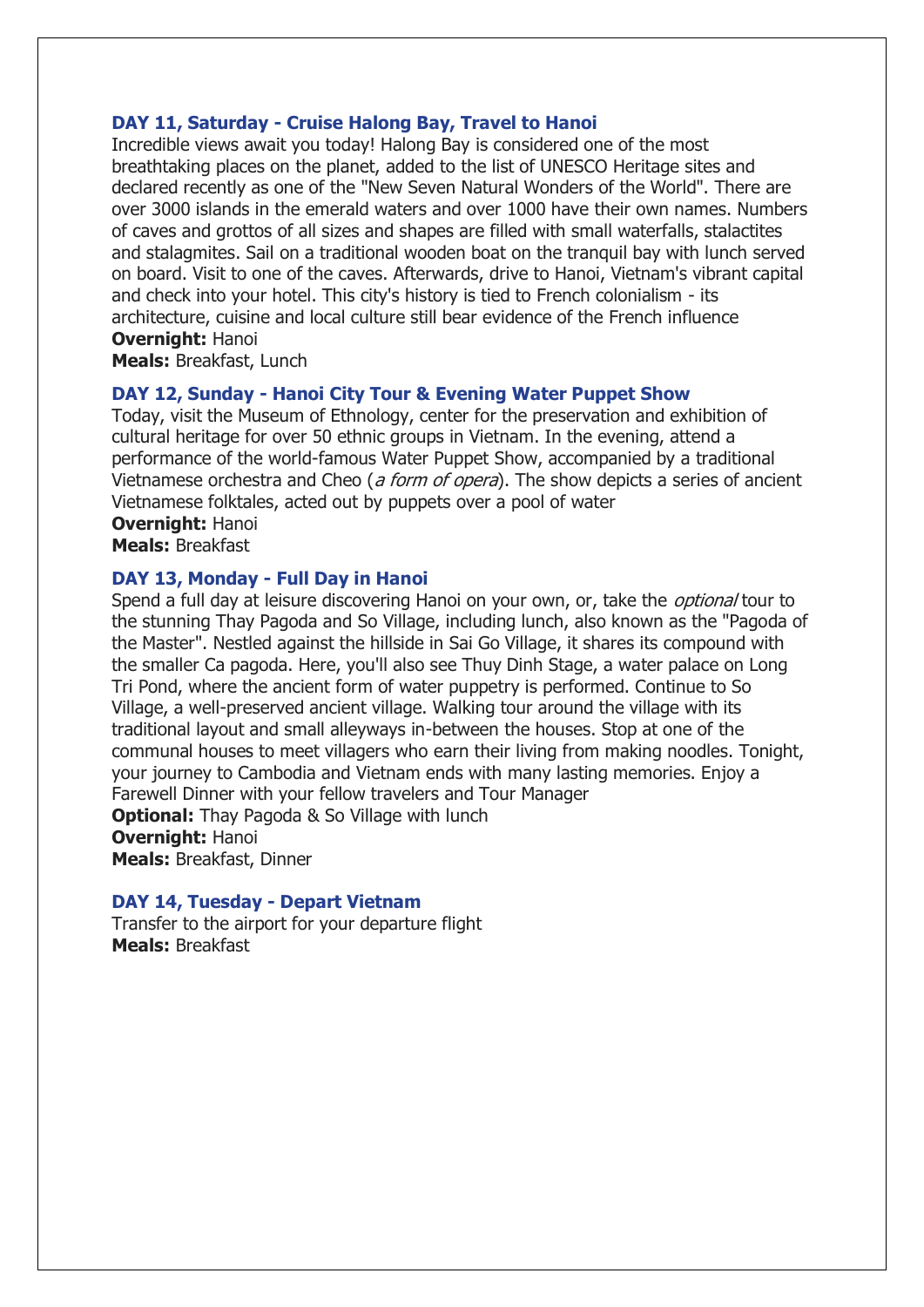# **Accommodation:**

The Frangipani Royal Palace Hotel & Spa, Phnom Penh



This first class hotel is located nearby the Royal Palace.



This first class hotel is located along the main road to the historic city of Angkor.



This first class hotel is located in the heart of the city overlooking the Saigon River and historic sites.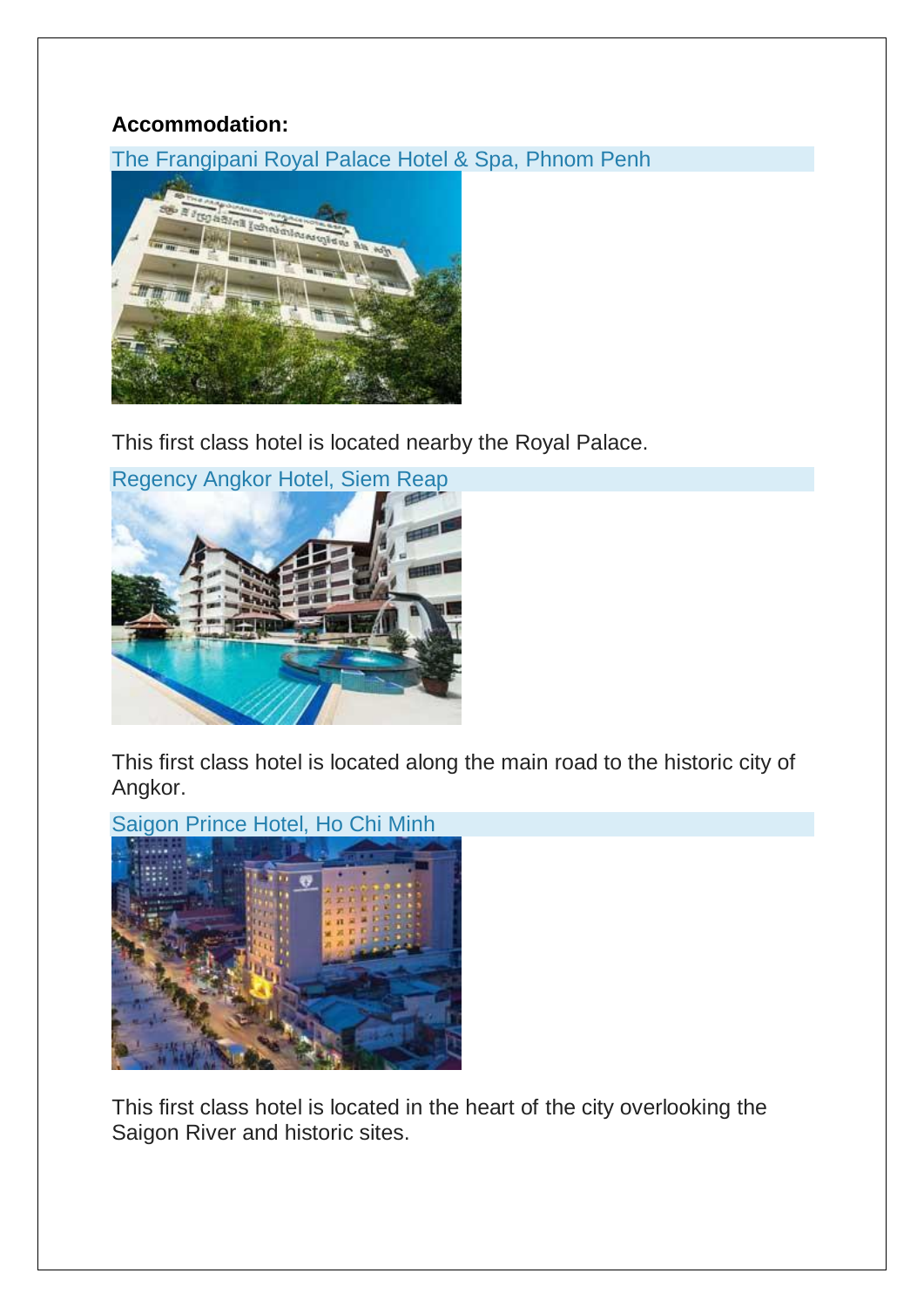# Silk Luxury Hotel & Spa, Hoi An



This first class hotel is a short walk from the Japanese Covered Bridge.



This first class hotel is centrally located in the heart of Hue, along the banks of the Perfume River.

Royal Lotus Hotel Halong, Halong Bay



This first class hotel looks out over the picturesque bay and is within walking distance to Halong pier.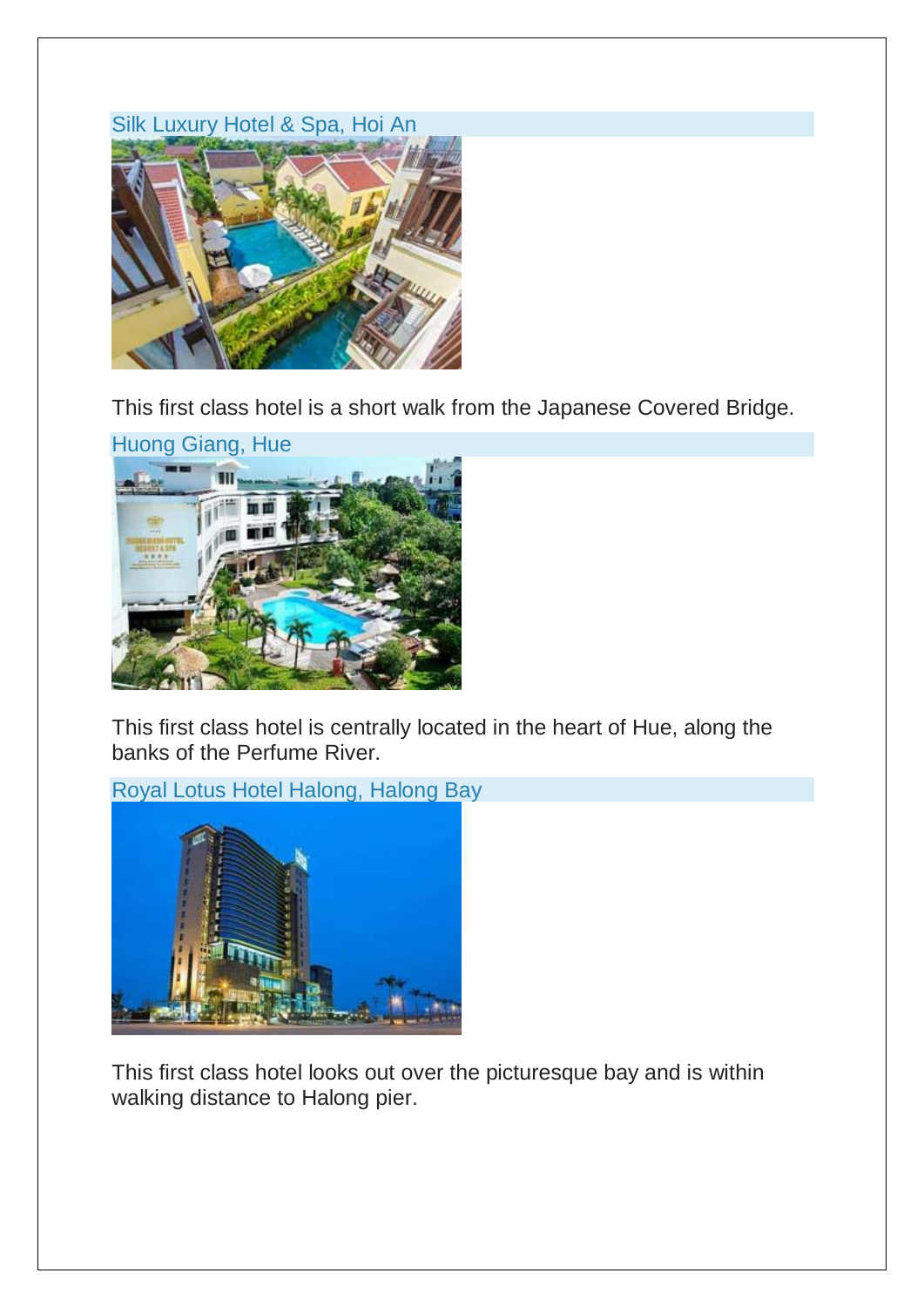



This first class hotel is a five minute walk from the Hanoi Opera House.



## **DESTINATION INTERNATIONAL HOLIDAYS BOOKING CONDITIONS Please read this information prior to making your reservation**

#### **BROCHURE VALIDITY**

The information presented in our brochure is correct to the best of our knowledge, but is subject to change without notice. Changes can occur with respect to prices, itineraries, duration of holidays, service standards, tour content, airfares and schedules. This is out of our control. Please ensure you advise details of your requirements at the time of booking.

#### **GOODS AND SERVICES TAX (GST)**

The Australian GST does not apply to international travel. Any service fees, courier, cancellation and amendment fees are subject to GST. You will be charged GST where applicable.

#### **DEPOSIT**

A deposit is required to confirm your booking (varies depending on package booked). Receipt of deposit will be taken as an understanding by Destination International Holidays that the customer has checked their confirmed travel arrangements and has read and agreed to the terms and conditions.

#### **FINAL PAYMENT**

Payment in full must be made no less than 90 days before travel, unless required earlier by any supplier. **PRICES**

All prices for our tours are advised in Australian Dollars (\$AUD). They are based on airfares, schedules and tariffs at the time of printing. Destination International Holidays reserves the right to vary the cost of the tour, taxes and airline prices if necessary by reason of currency fluctuation, cost increase, or airfare increase. All prices are subject to confirmation from local tour operators. Once full payment has been received by Destination International no surcharges in respect to currency fluctuations will be applied.

#### **ITINERARY CHANGES**

Destination International Holidays reserves the right to amend the itinerary for reasons such as service requirements, road or weather conditions or unforeseen circumstances. Where a change is of a significant nature, it will be advised to our customers in writing. Destination International Holidays reserves the right to substitute hotels, lodges, inns and camps with properties of similar standard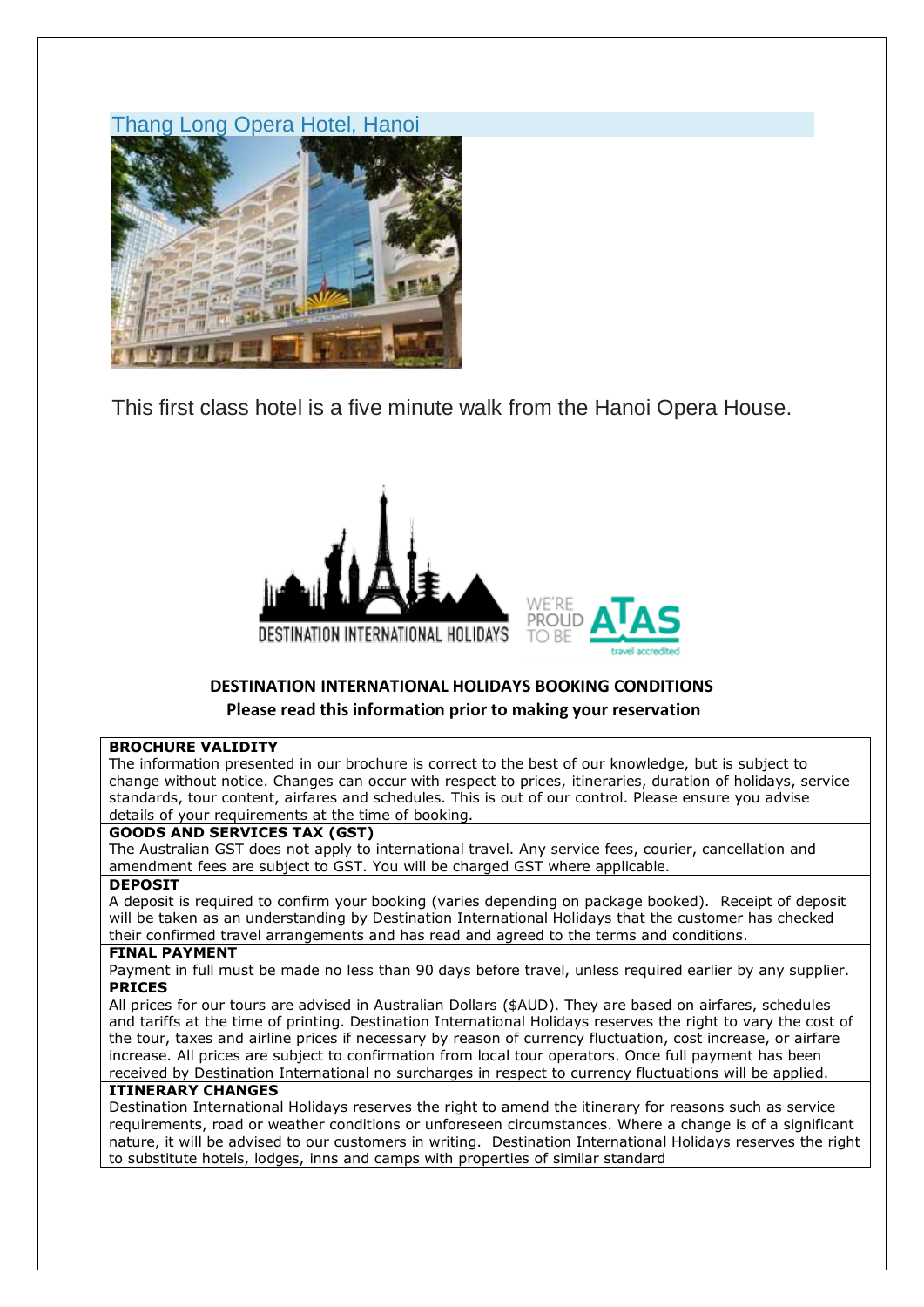#### **AMENDMENT FEES**

Any deviation to packages advertised or quotes will incur a fee of \$150 per person.

Should you need to alter your confirmed reservations, there will be an automatic fee charged of \$150 per amendment or transaction, plus any new arrangements made. Additionally, there may be cancellation fees levied by the tour operator or fees may be applicable where arrangements have been pre-purchased. In addition, we charge

- \$50 per person for all airline seat reservations and baggage charges plus any airline fees.
- \$100 per person for all Tourist visa processing plus the cost for the visa fee.
- \$75 per person to reissue any travel documents lost in the mail.
- \$100 per person to process insurance claims when travel insurance has not been purchased from this office.

#### **CANCELLATIONS**

Cancellation fees will be levied relative to the amount of notice given as follows:

| Davs'         | 90 or more                      | 75- | 65- | $65 - 1$ |
|---------------|---------------------------------|-----|-----|----------|
| <b>Notice</b> |                                 | 90  |     |          |
|               | Loss of Deposit and 50% loss of | 75% | 85% | 100%     |
|               | tare                            |     |     |          |

The above are Destination International Holidays cancellation fees. Airlines and Tour Operators may have additional fees. Transfer of a confirmed booking to another tour or departure date is deemed a cancellation of the original booking. There will be no refund for cancellation of unused services on or after commencement date. Please note that employees of any overseas suppliers are not authorised by Destination International Holidays to make any undertakings to our clients in respect of refunds or other matters.

#### **ACCOMMODATION**

There will be variations in the size, standard and presentation of rooms and facilities within the one hotel. This is beyond the control of Destination International Holidays.

#### **CLAIMS**

If you encounter any problems on your holiday, you should to try and solve it directly with the supplier whilst overseas. If it is not possible to do so please do so in writing within 30 days of completing your Destination International Holidays arrangements.

#### **TRAVEL INSURANCE**

You must be insured for the duration of your trip. You need comprehensive travel insurance to cover cancellation, health requirements, luggage and additional expenses. Insurance policies rarely cover for loss of cash.

#### **PASSPORT, VISA & VACCINATIONS**

You must familiarise yourself with any visa and health requirements that may be applicable in the countries you are visiting. You are responsible for all entry/exit health and any other documents required by laws, regulations, orders, demands or requirements of countries visited or transited. Please note that passport and visa requirements are not the responsibility of Destination International Holidays. We will not be held liable for any loss or expense due to the failure to comply with the above. We recommend that you be in possession of a passport valid for at least 6 months beyond your intended stay overseas.

#### **CONSULAR ADVICE**

Official travel advice issued by the Australian Department of Foreign Affairs and Trade is available by calling 1300 555 135 or visiting their web site [www.dfat.gov.au.](http://www.dfat.gov.au/) You must review this information both prior to making your booking and prior to departure.

#### **TOUR CONDITIONS**

Destination International Holidays does not itself provide carriage services, accommodation, transport or tours. Destination International Holidays acts as an agent for the "Service Providers"). All products and services provided by Service Providers are provided on those Service Providers own terms and conditions which may include limitations and exclusions of liability. All bookings with Destination International Holidays and all tickets, vouchers, receipts, coupons, exchange orders and other like documents issued to the client, are subject to each Service Providers terms and conditions governing the provision of products and services to be provided by that Service provider. Destination International Holidays shall not be liable for any acts, omissions or defaults whether negligent or otherwise, of any Service Providers. Destination International Holidays shall not be liable (whether in contract, tort or otherwise) for any injury, illness, death, loss, damage, expense, delay or inconvenience resulting directly or indirectly from circumstances outside of Destination International Holidays control, including acts of nature, war, civil disturbances, strikes, floods, acts of government or authorities, breakdowns, accidents, disease, quarantine, terrorism, medical or customs regulations, and alterations, cancellations or delays concerning itineraries, timetables or accommodation.